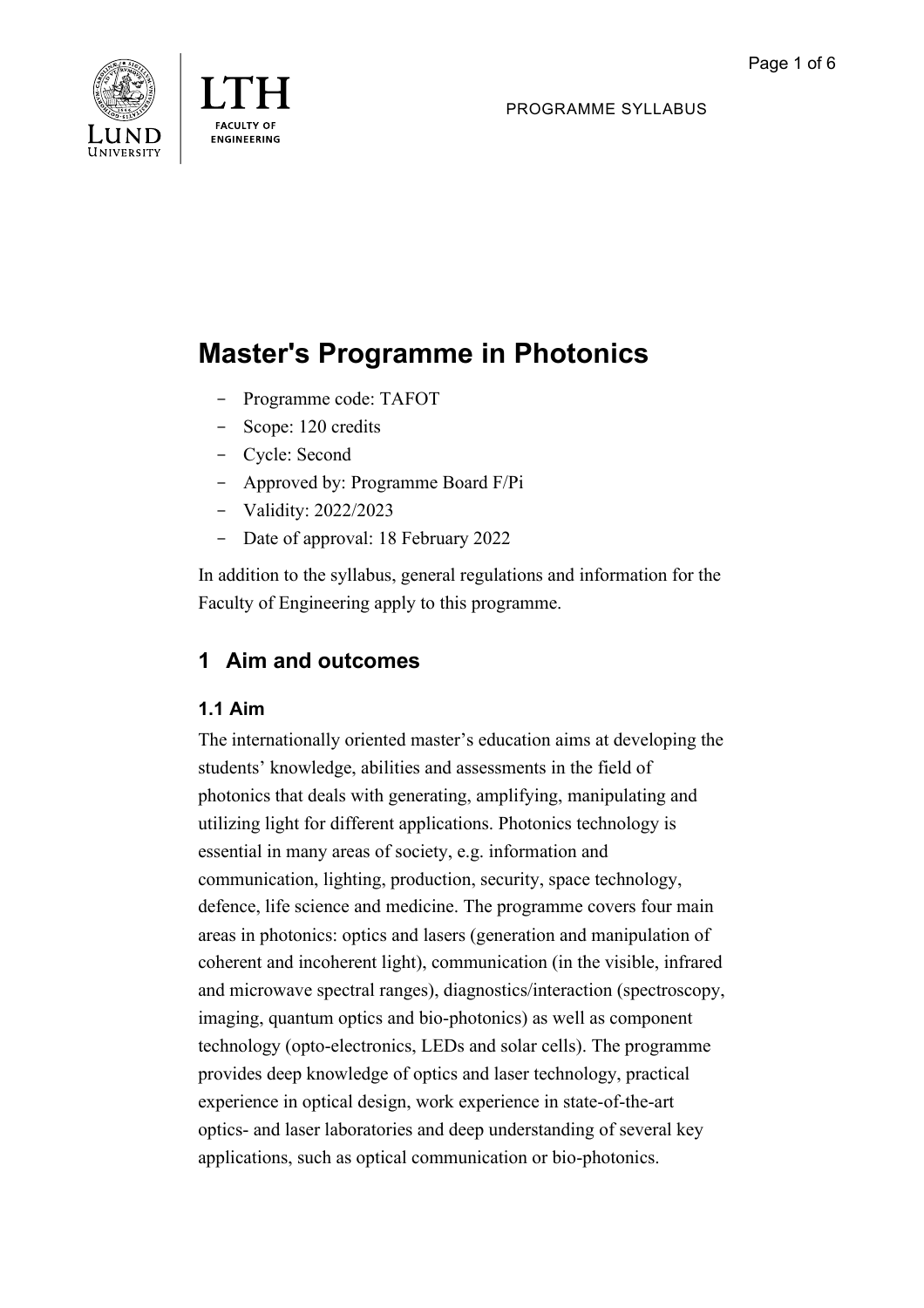## **1.2 Outcomes for a Degree of Master of Science (120 credits)**

(Higher Education Ordinance 1993:100)

#### **Knowledge and understanding**

For a Degree of Master of Science (120 credits) the student shall

- demonstrate knowledge and understanding in the main field of study, including both broad knowledge of the field and a considerable degree of specialised knowledge in certain areas of the field as well as insight into current research and development work, and
- demonstrate specialised methodological knowledge in the main field of study.

#### **Competence and skills**

For a Degree of Master of Science (120 credits) the student shall

- demonstrate the ability to critically and systematically integrate knowledge and analyse, assess and deal with complex phenomena, issues and situations even with limited information,
- demonstrate the ability to identify and formulate issues critically, autonomously and creatively as well as to plan and, using appropriate methods, undertake advanced tasks within predetermined time frames and so contribute to the formation of knowledge as well as the ability to evaluate this work,
- demonstrate the ability in speech and writing both nationally and internationally to report clearly and discuss his or her conclusions and the knowledge and arguments on which they are based in dialogue with different audiences, and
- demonstrate the skills required for participation in research and development work or autonomous employment in some other qualified capacity.

#### **Judgement and approach**

For a Degree of Master of Science (120 credits) the student shall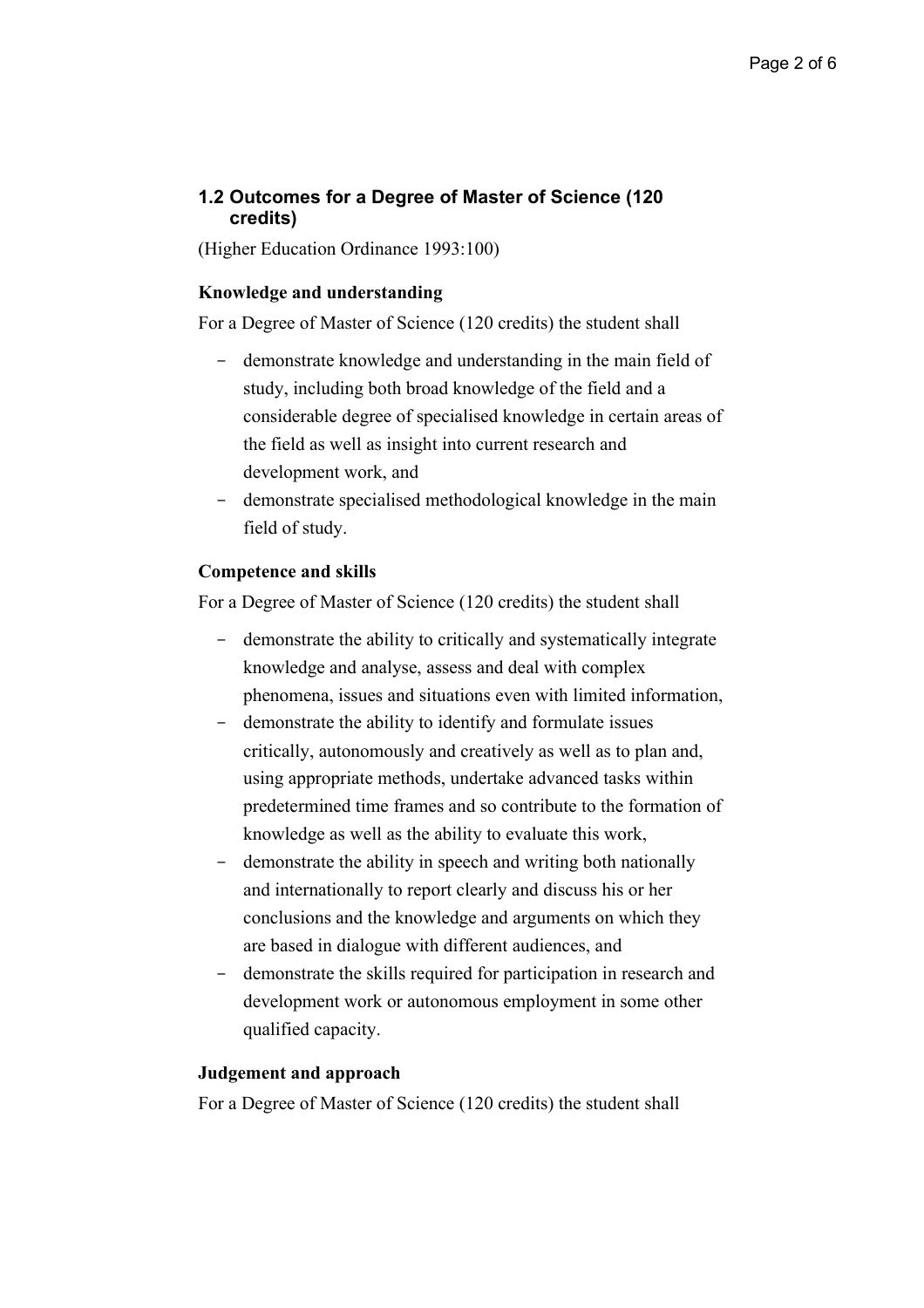- demonstrate the ability to make assessments in the main field of study informed by relevant disciplinary, social and ethical issues and also to demonstrate awareness of ethical aspects of research and development work,
- demonstrate insight into the possibilities and limitations of research, its role in society and the responsibility of the individual for how it is used, and
- demonstrate the ability to identify the personal need for further knowledge and take responsibility for his or her ongoing learning.

## **1.3 Specific outcomes for a Degree of Master of Science (120 credits)**

To obtain a Degree of Master of Science (120 credits) in photonics the student shall present the knowledge and skills that are required for independently working with research- and development tasks or other photonics related qualified work in academic or industrial environments.

#### **Knowledge and understanding**

For a Degree of Master of Science (120 credits) students shall

- demonstrate broad experience in and understanding of optics and lasers as well as their applications,
- demonstrate deeper knowledge of principles, methods, possibilities and limitations of optical technology,
- demonstrate wide-spread knowledge of various applications within the field of photonics, e.g. related to telecommunication, health and patient care as well as environment, and
- detailed knowledge in and understanding of photonics with the ability to develop own ideas in a scientific or industrial context.

#### **Competence and skills**

For a Degree of Master of Science (120 credits) students shall

analyse and critically evaluate different technical solutions in the field of photonics,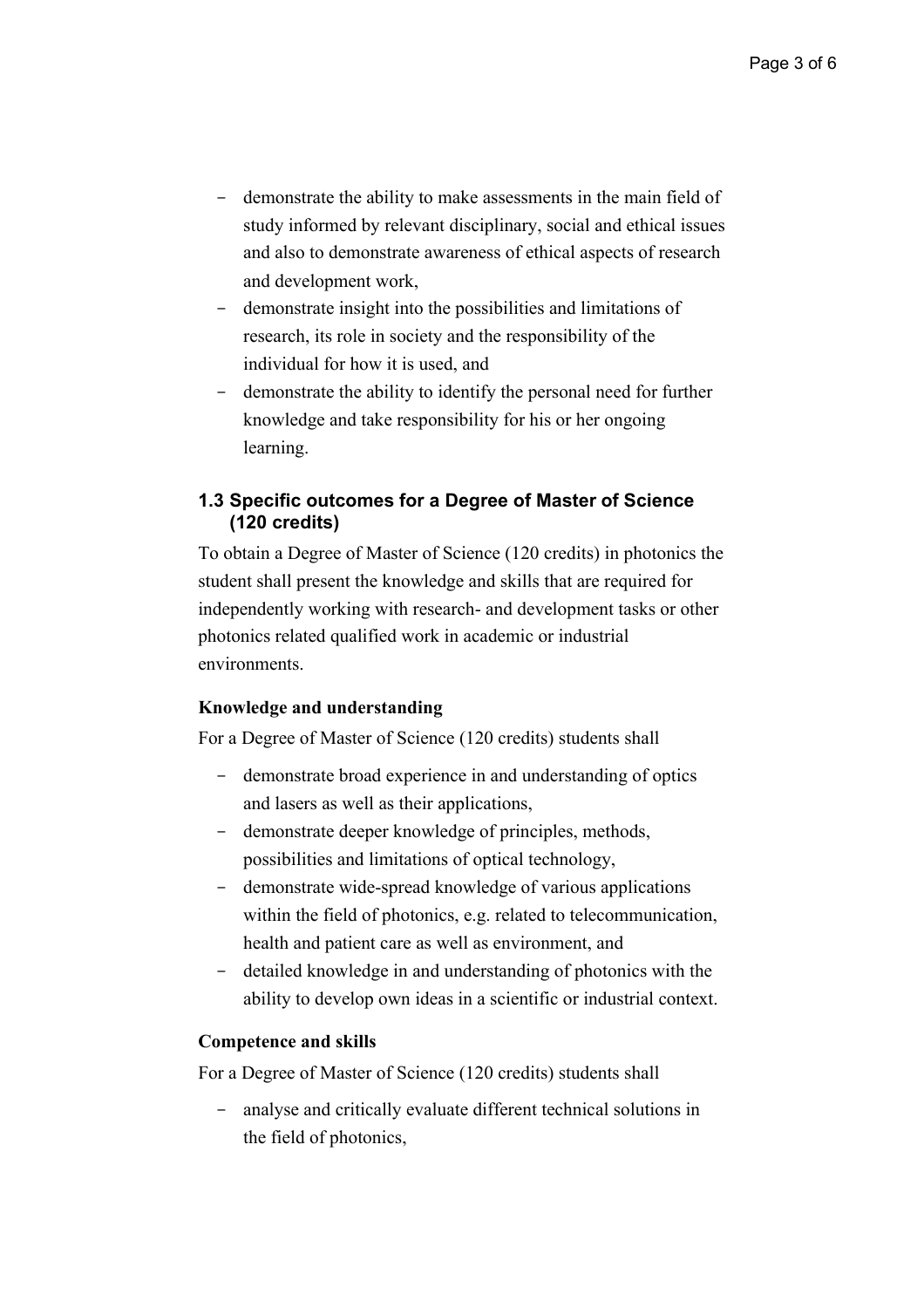- demonstrate the competence to independently perform a research- or development project in the field of photonics,
- demonstrate the competence to apply her/his knowledge and problem-solving skills in new or unfamiliar situations that are in the widest sense (e.g. multi-disciplinary) related to photonics,
- demonstrate the skill to critically judge her/his knowledge, acquire new and put into relation to earlier knowledge,
- demonstrate the skill to work efficiently as part of a group towards a common goal,
- demonstrate the skill to critically and systematically integrate knowledge in the field of photonics, including the ability to analyse, evaluate and handle complex phenomena, questions and situations even on the basis of limited information, and
- demonstrate the skill to successfully perform a research- or development project in a limited time frame.

#### **Judgement and approach**

For a Degree of Master of Science (120 credits) students shall

- demonstrate the skill for teamwork and collaboration in groups of different compositions,
- demonstrate the competence to identify the need for additional knowledge and continuously develop and expand her/his competence and skills in the field of photonics, and
- demonstrate insight into scientific possibilities and limitations and their societal meaning and humanities' responsibility of how these are applied.

#### **1.4 Further studies**

On completion of the second-cycle degree, students have basic eligibility for third-cycle studies.

## **2 Programme structure**

The master education is composed of obligatory courses corresponding to 37.5 higher education credits, elective courses corresponding to 52.5 higher education credits and a master's thesis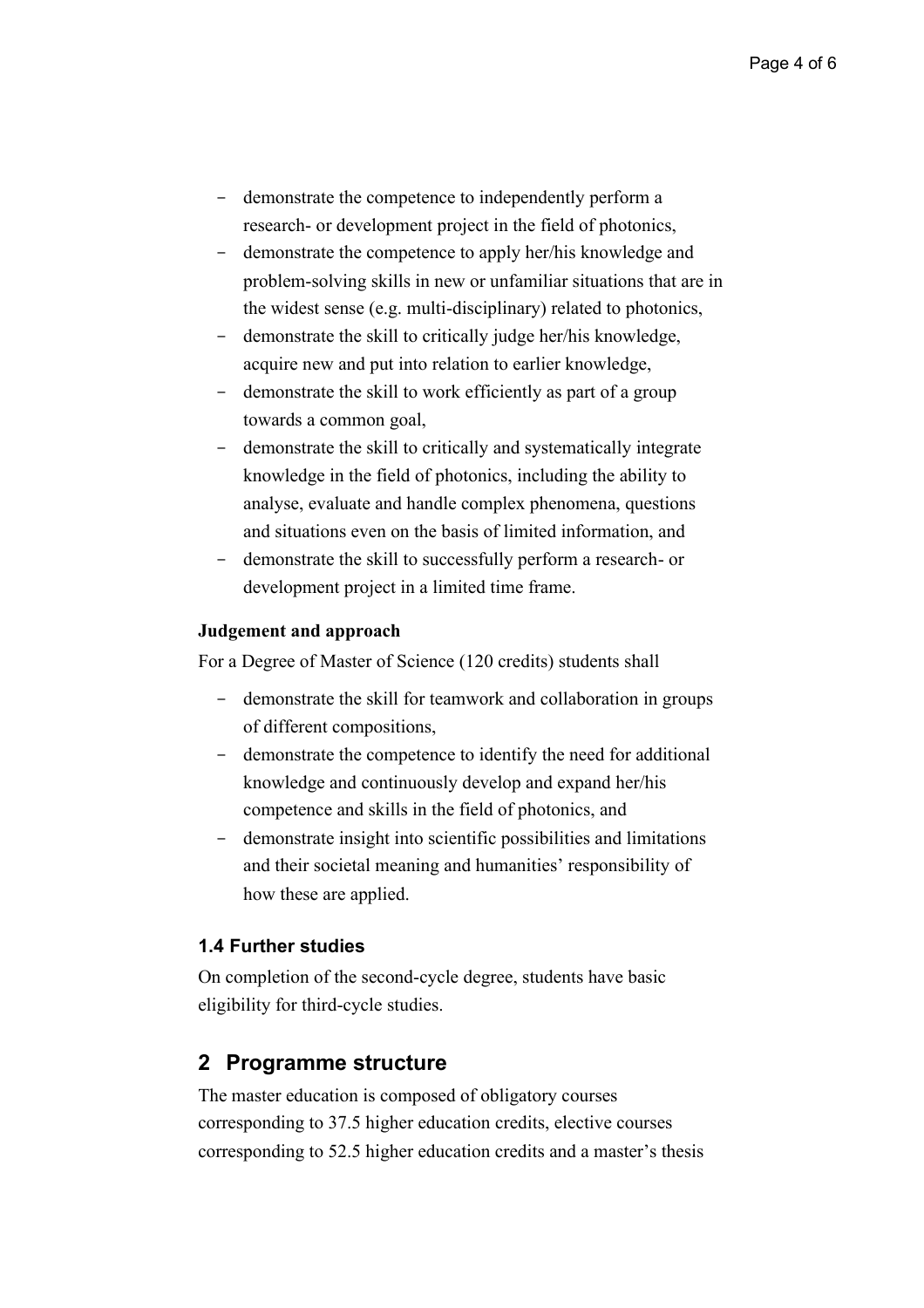corresponding to 30 higher education credits. The obligatory course package starts with a basic course (Optics and Optical Design). Three additional courses (Lasers, Optoelectronics and Optical Communication and Advanced Optics and Lasers) provide deeper knowledge and understanding in the field of photonics. Elective courses are chosen within three areas of photonics: communication, diagnostics/interaction as well as component technology.

#### **2.1 Courses**

The courses included in the programme are indicated in the timetable. Students are entitled to accreditation of 7.5 credits of courses in Swedish (organised by Lund University for exchange students).

## **3 Specific admission requirements**

#### **3.1 Admission requirements**

A Bachelor's degree in science or engineering. Completed courses of at least 40 credits/ECTS in physics and 30 credits/ECTS in mathematics, covering quantum mechanics, electromagnetism, basics in optics, multi-dimensional calculus, linear algebra and Fourier analysis. English 6.

## **4 Degree**

#### **4.1 Degree requirements**

For a Degree of Master of Science (120 credits) students must successfully complete courses comprising 120 credits, including a degree project worth 30 credits. 90 credits must be second-cycle credits, including the degree project.

#### **4.1.1 Degree project**

The degree projects included in the programme are listed in the timetable.